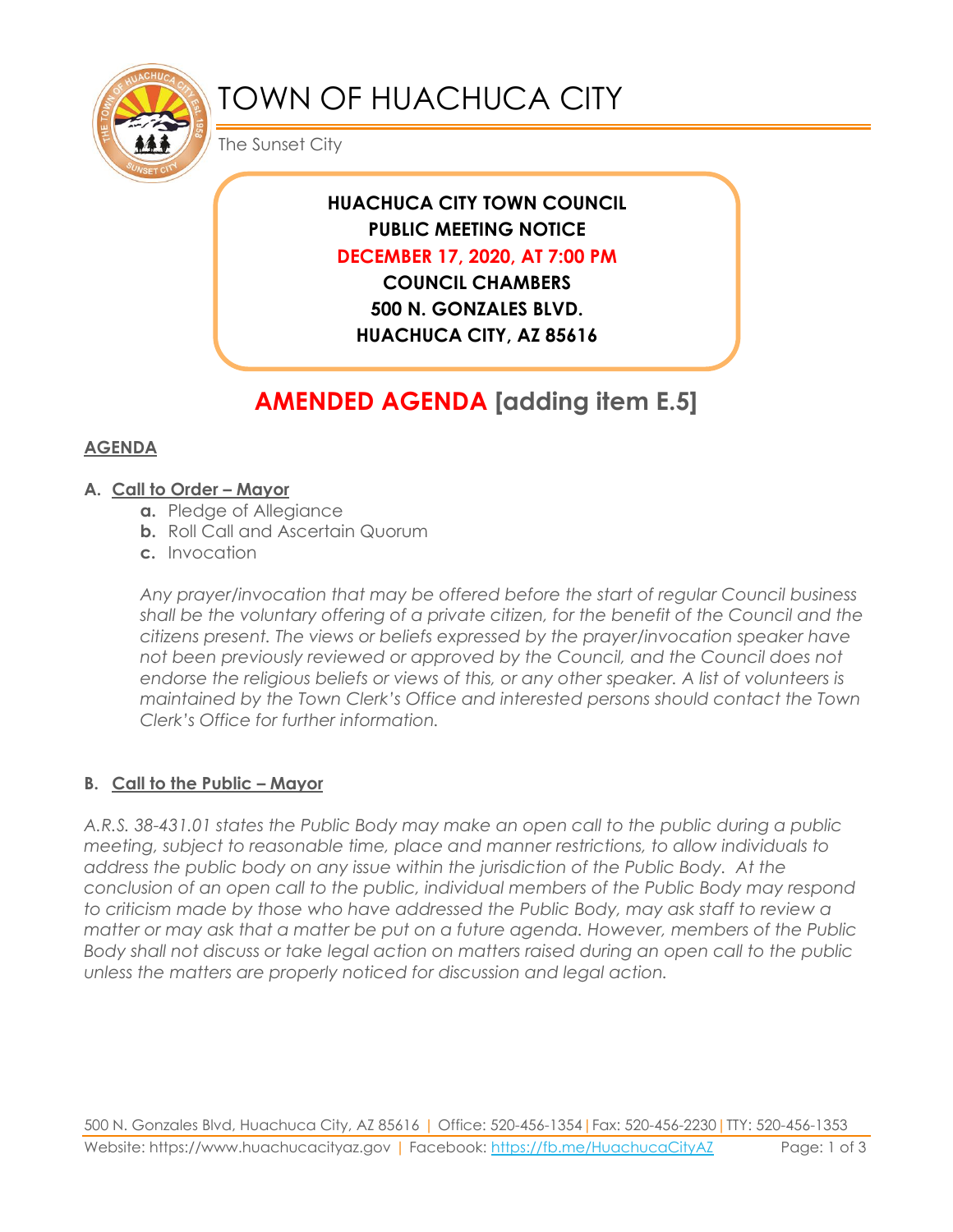# **C. Consent Agenda - Mayor**

*All items listed in the Consent Agenda are considered routine matters and will be enacted by one motion of the Council. There will be no separate discussion of these items unless a Member of the Town Council requests that an item or items be removed for discussion. Council Members may ask questions without removal of the item from the Consent Agenda. Items removed from the Consent Agenda are considered in their normal sequence as listed on the agenda, unless called out of sequence.*

- **C.1** Consider approval of the minutes of the Regular Council meeting held on December 03, 2020, and the Work Session held on December 03, 2020.
- **C.2** Consider approval of the Payment Approval Report.

### **D. Unfinished Business before the Council – Mayor**

*Public comment will be taken at the beginning of each agenda item, after the subject has been announced by the Mayor and explained by staff. Any citizen, who wishes, may speak one time for five minutes on each agenda item before or after Council discussion. Questions from Council Members, however, may be directed to staff or a member of the public through the Mayor at any time.*

### **E. New Business Before Council - Mayor**

*Public comment will be taken at the beginning of each agenda item, after the subject has been announced by the Mayor and explained by staff. Any citizen, who wishes, may speak one time for five minutes on each agenda item before or after Council discussion. Questions from Council Members, however, may be directed to staff or a member of the public through the Mayor at any time.* 

**E.1 Discussion and or/Action [Spencer Forsberg]:** Mr. Forsberg will review the Town's finances for the months of October and November.

**E.2 Discussion and/or Action [Manager Harvey]:** Manager Harvey will recommend a temporary increase in pay for Town Clerk Thorpe, while she performs duties of the finance clerk position.

**E.3 Discussion and/or Action [Mayor Wallace]:** Mayor Wallace will seek approval of the assignment of Town representatives to the Sierra Vista Metropolitan Planning Organization [SVMPO], with the Mayor as the primary representative and Councilmember Butterworth as the alternate.

**E.4 Discussion and/or Action [Mayor Wallace]:** Mayor Wallace will present the winners of the Christmas Parade float entries with their prizes.